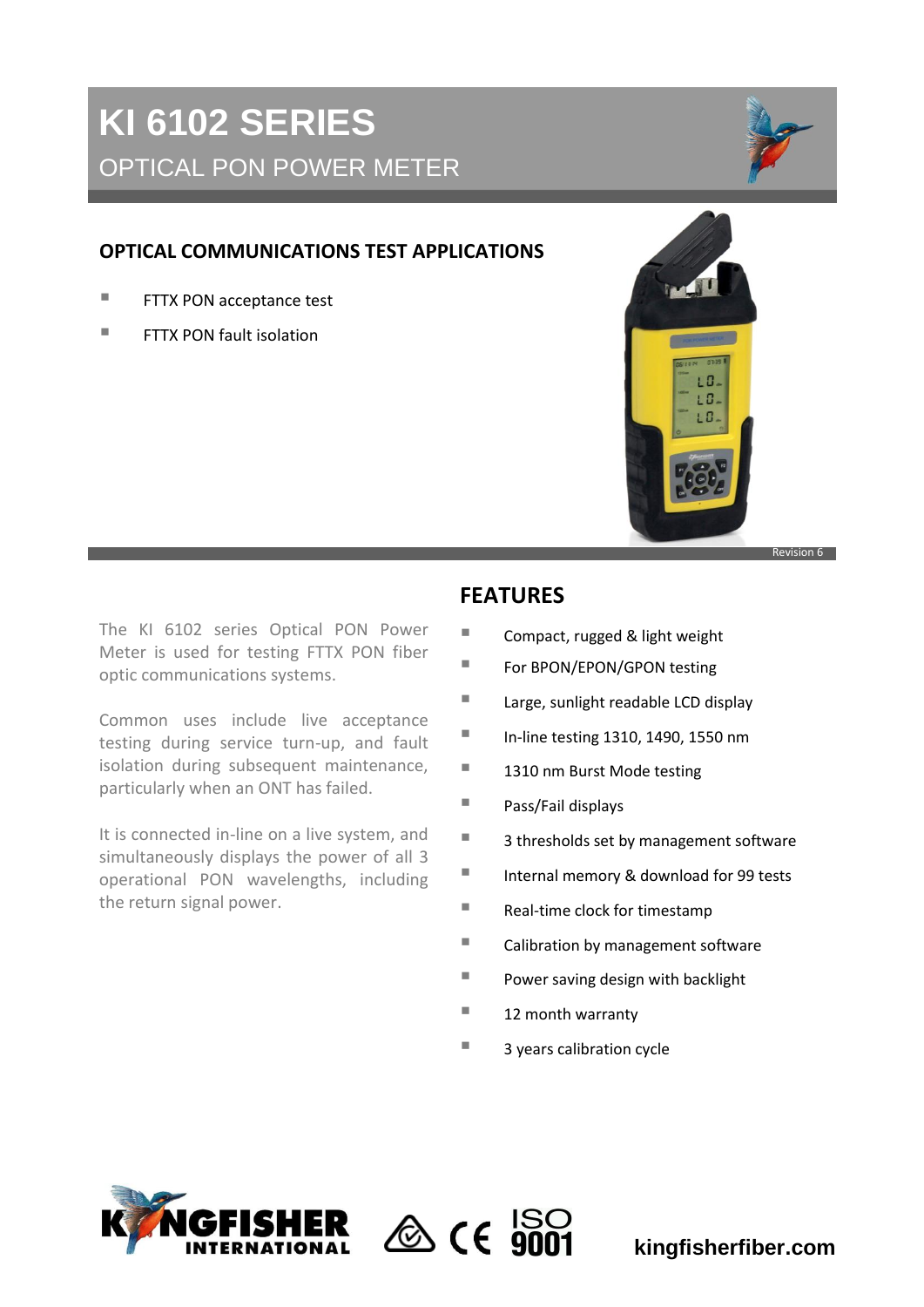## **KI 6102 SERIES OPTICAL PON POWER METER**

The KI 6102 handheld in-line PON Power Meter is ideal for measuring power in a typical live BPON/EPON/GPON FTTX communication link.

This feature rich instrument makes for easy pass/fail results storage and reporting. Stable readings inspire user confidence.

The clear sunlight readable and backlit display is combined with simple operation, to ensure good quality testing.

The instrument features rugged construction, moisture resistance, rubber holster and captured connector dust caps.

Operational savings come from a 3 year re-calibration cycle and fast & simple operation.

The meter displays dBm, W and dB. The resolution is 0.01dB. A separate reference for each λ can be stored.

Pass/Fail display is available, and Pass/Fail value is user definable.

### **SPECIFICATIONS**

This class of instrument is for testing PON transmission power. Alternatively for loss testing, it requires a non-standard KI2000 series test source with specific CWDM compliant lasers.

|                          | 1310nm upstream           | 1490nm downstream         | 1550nm downstream         |
|--------------------------|---------------------------|---------------------------|---------------------------|
| <b>Parameters</b>        | measurement               | measurement               | measurement               |
| Passband <sup>1</sup>    | 1260 nm $\approx$ 1360 nm | 1470 nm $\approx$ 1505 nm | 1535 nm $\approx$ 1570 nm |
| Measurement range        | $-40$ dBm $\sim$ +10 dBm  | $-45$ dBm $\sim$ +10 dBm  | $-45$ dBm $\sim$ +23 dBm  |
| <b>Isolation</b>         | $>$ 40 dB (@1490/1550 nm) | > 40 dB (@1310/1550 nm)   | $>$ 40 dB (@1310/1490 nm) |
| Uncertainty <sup>2</sup> |                           | 0.5 dB                    |                           |
| Polarization             |                           | $< 0.25$ dB               |                           |
| Linearity                |                           | $0.1$ dB                  |                           |
| <b>Insertion Loss</b>    |                           | $< 1.5$ dB                |                           |
| Note 1: FWHM             |                           |                           |                           |

Note 2: At calibration conditions

### **GENERAL SPECIFICATIONS**

| Parameters                                        | Value                                                            |
|---------------------------------------------------|------------------------------------------------------------------|
| Fiber type / Connector interface                  | SM 9/125 µm / Fixed SC-PC or SC-APC                              |
| Display                                           | Back lit sunlight readable LCD                                   |
| <b>Show Results</b>                               | dBm/W/dB, pass/fail                                              |
| Display Resolution                                | $0.01$ dB                                                        |
| Battery type / life                               | 7.4V 1000 mAH Rechargeable Lithium battery / 18 hours continuous |
| Auto off function                                 | Selectable auto-off                                              |
| AC adapter & charger for Li-ion cell              | Charger spec: Input: 100-240v~50/60Hz 0.3 A; Output: 8.4V-0.5A   |
| Operate / storage temperature / Relative humidity | $-10$ ~ +60 °C / -25 ~ +70 °C / 95%                              |
| Recommended calibration cycle                     | 3 years                                                          |
| Size / Weight                                     | 200 x 90 x 43 mm (7.87 x 3.54 x 1.69") / 0.4 kg (0.9 lb)         |

Technical data is subject to change without notice as part of our program of continuous improvements.





**kingfisherfiber.com**